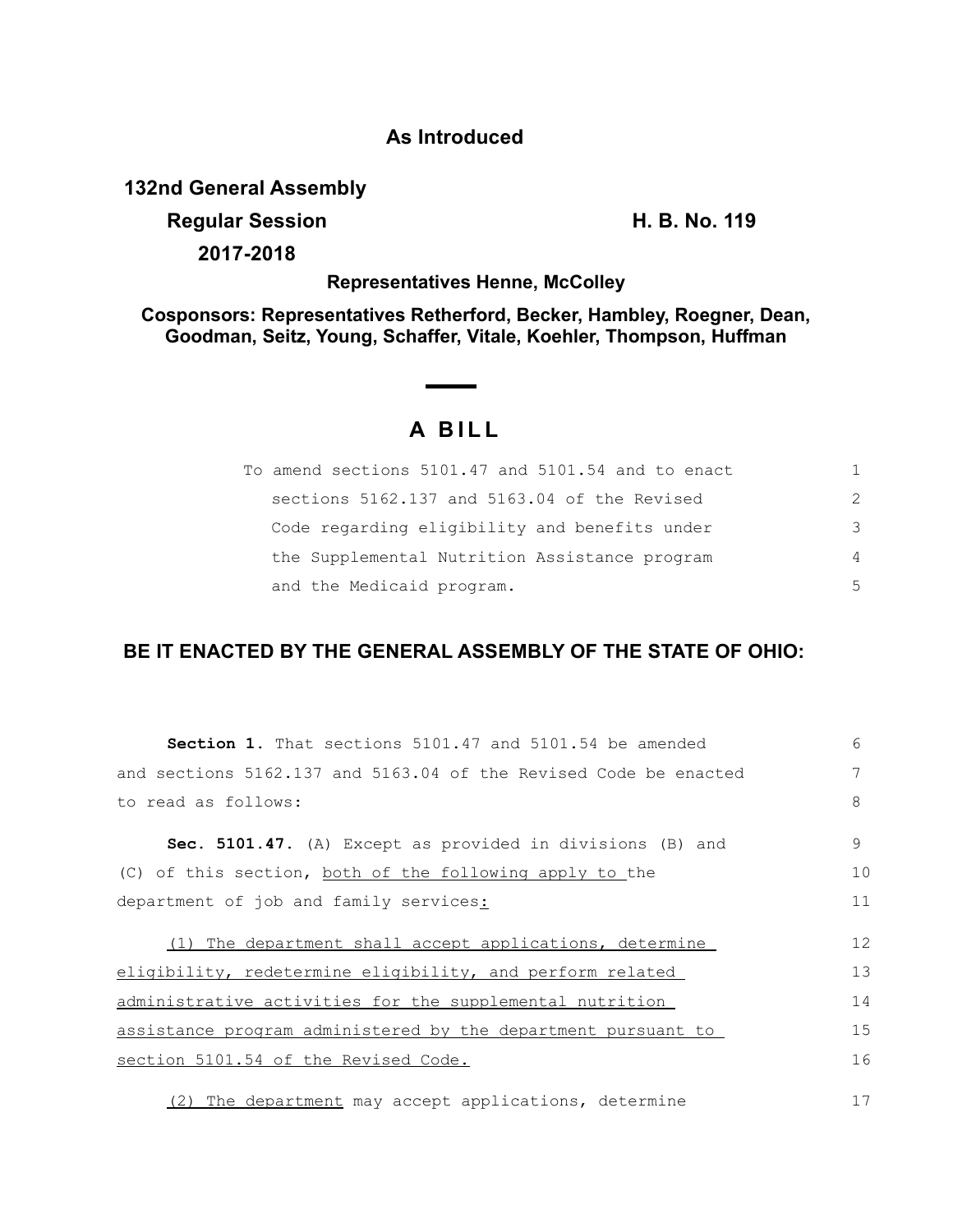| eligibility, redetermine eligibility, and perform related        | 18 |
|------------------------------------------------------------------|----|
| administrative activities for one or more of the following:      | 19 |
| $(1)$ (a) Publicly funded child care provided under Chapter      | 20 |
| 5104. of the Revised Code;                                       | 21 |
| (2) The supplemental nutrition assistance program-               | 22 |
| administered by the department pursuant to section 5101.54 of    | 23 |
| the Revised Code;                                                | 24 |
| $(3)$ -(b) Other programs administered by the department that    | 25 |
| the director of job and family services determines are           | 26 |
| supportive of children, adults, or families;                     | 27 |
| (4) (c) Other programs administered by the department            | 28 |
| regarding which the director determines administrative cost      | 29 |
| savings and efficiency may be achieved through the department    | 30 |
| accepting applications, determining eligibility, redetermining   | 31 |
| eligibility, or performing related administrative activities.    | 32 |
| (B) If federal law requires a face-to-face interview to          | 33 |
| complete an eligibility determination for a program specified in | 34 |
| or pursuant to division (A) of this section, the face-to-face    | 35 |
| interview shall not be conducted by the department of job and    | 36 |
| family services.                                                 | 37 |
| (C) Subject to division (B) of this section, if the              | 38 |
| department is required or elects to accept applications,         | 39 |
| determine eligibility, redetermine eligibility, and perform      | 40 |
| related administrative activities for a program specified in or  | 41 |
| pursuant to division (A) of this section, both of the following  | 42 |
| apply:                                                           | 43 |
| (1) An individual seeking services under the program may         | 44 |
| apply for the program to the department or to the entity that    | 45 |

state law governing the program authorizes to accept

46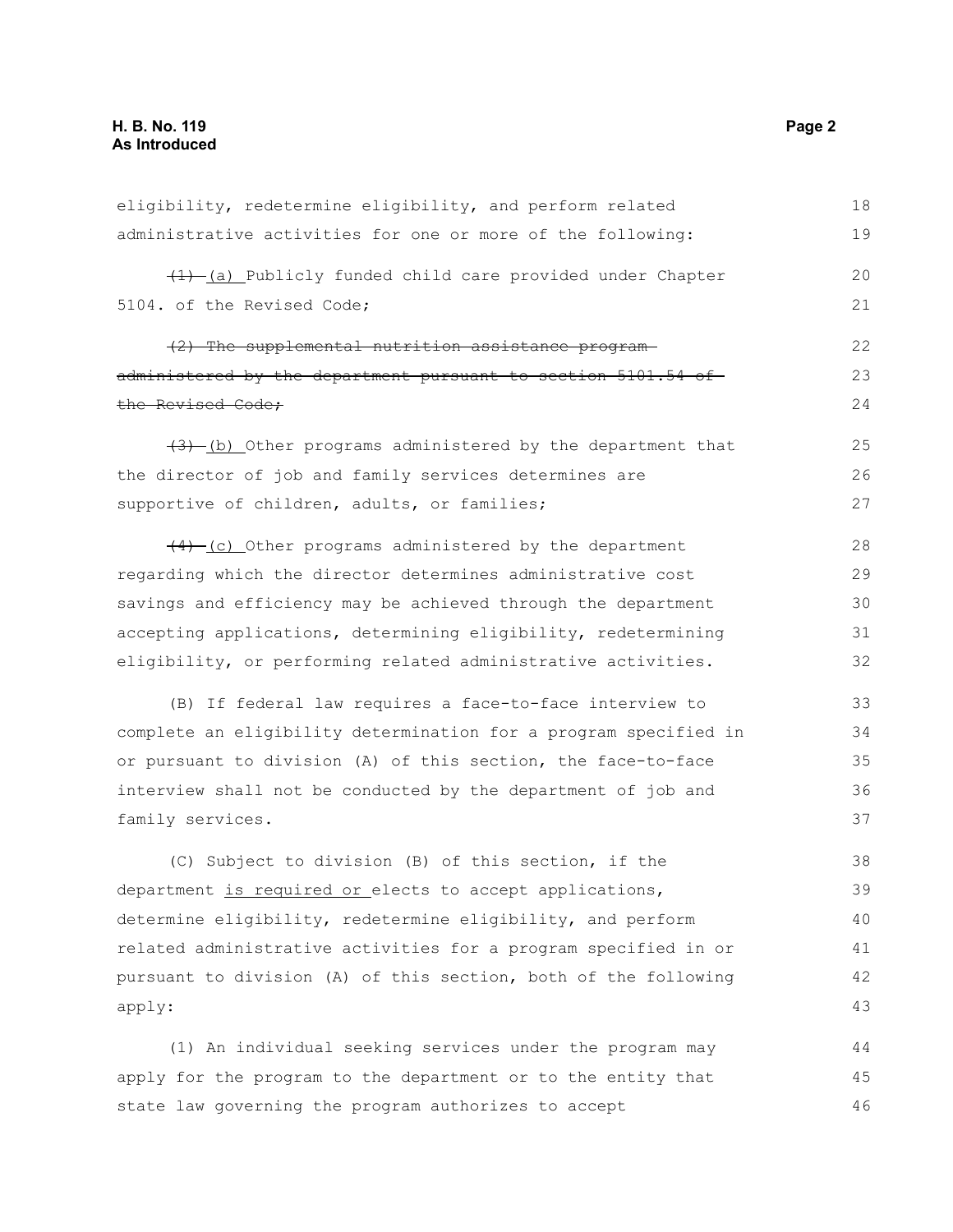applications for the program. (2) The department is subject to federal statutes and regulations and state statutes and rules that require, permit, or prohibit an action regarding accepting applications, determining or redetermining eligibility, and performing related administrative activities for the program. (D) The director may adopt rules as necessary to implement this section. **Sec. 5101.54.** (A) The director of job and family services shall administer the supplemental nutrition assistance program in accordance with the Food and Nutrition Act of 2008 (7 U.S.C. 2011 et seq.). The department  $of$  job and family services may: (1) Prepare and submit to the secretary of the United States department of agriculture a plan for the administration of the supplemental nutrition assistance program; (2) Prescribe forms for applications, certificates, reports, records, and accounts of county departments of job and family services, and other matters; (3) Require such reports and information from each county department of job and family services as may be necessary and advisable; (4) Administer and expend any sums appropriated by the general assembly for the purposes of the supplemental nutrition assistance program and all sums paid to the state by the United States as authorized by the Food and Nutrition Act of 2008; (5) Conduct such investigations as are necessary; (6) Enter into interagency agreements and cooperate with investigations conducted by the department of public safety, 47 48 49 50 51 52 53 54 55 56 57 58 59 60 61 62 63 64 65 66 67 68 69 70 71 72 73 74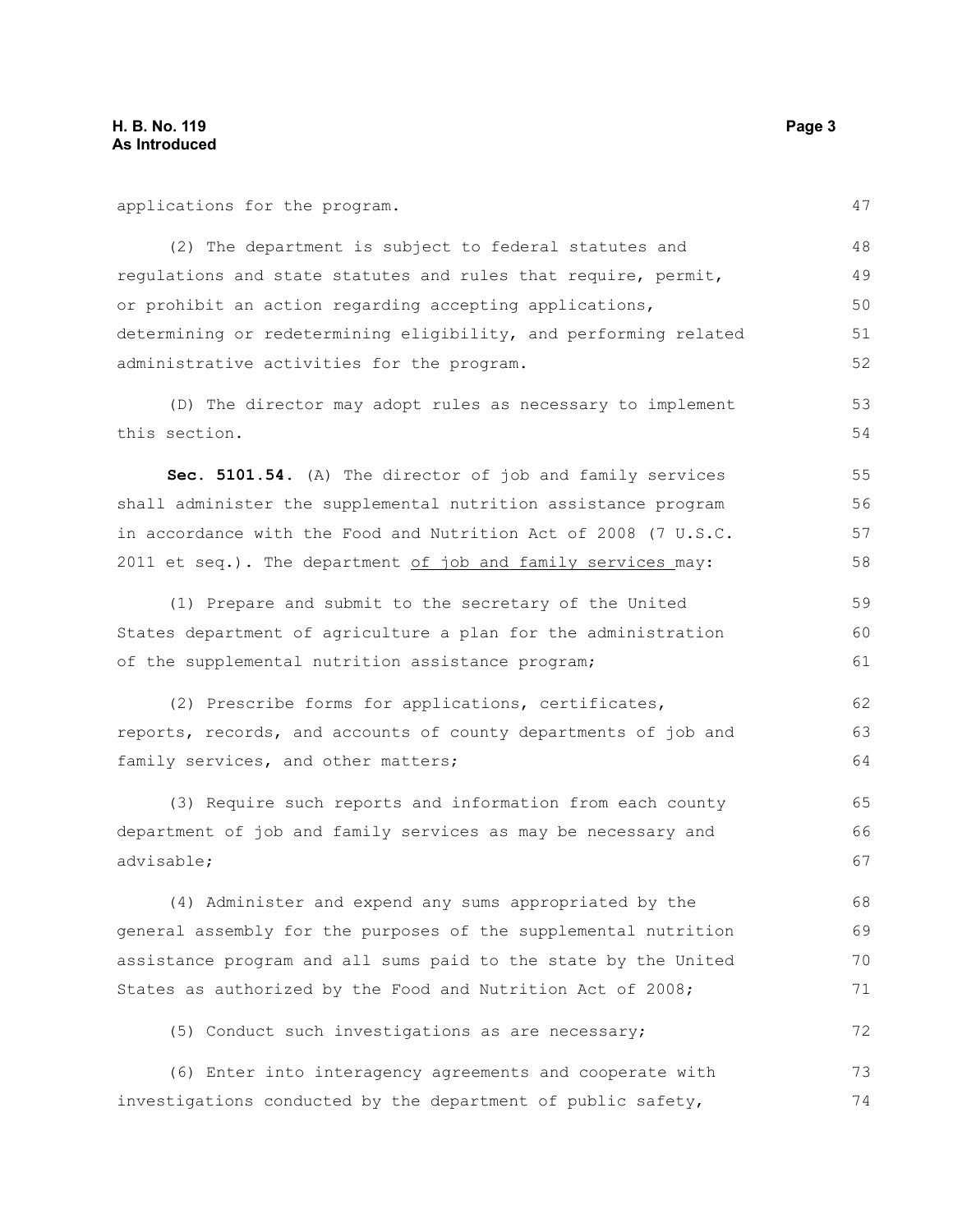## **H. B. No. 119 Page 4 As Introduced**

including providing information for investigative purposes, exchanging property and records, passing through federal financial participation, modifying any agreements with the United States department of agriculture, providing for the supply, security, and accounting of supplemental nutrition assistance program benefits for investigative purposes, and meeting any other requirements necessary for the detection and deterrence of illegal activities in the supplemental nutrition assistance program; 75 76 77 78 79 80 81 82 83

(7) Adopt rules in accordance with Chapter 119. of the Revised Code governing employment and training requirements of recipients of supplemental nutrition assistance program benefits, including rules specifying which recipients are subject to the requirements and establishing sanctions for failure to satisfy the requirements. The rules shall be consistent with 7 U.S.C. 2015, including its work and employment and training requirements, and, to the extent practicable, shall provide for the recipients to participate in work activities, developmental activities, and alternative work activities described in sections 5107.40 to 5107.69 of the Revised Code that are comparable to programs authorized by 7 U.S.C. 2015(d) (4). The rules may reference rules adopted under section 5107.05 of the Revised Code governing work activities, developmental activities, and alternative work activities described in sections 5107.40 to 5107.69 of the Revised Code. 84 85 86 87 88 89 90 91 92 93 94 95 96 97 98 99

(8) Adopt rules in accordance with section 111.15 of the Revised Code that are consistent with the Food and Nutrition Act of 2008, as amended, and the regulations adopted thereunder, and this section governing the following: 100 101 102 103

(a) Eligibility requirements for the supplemental

104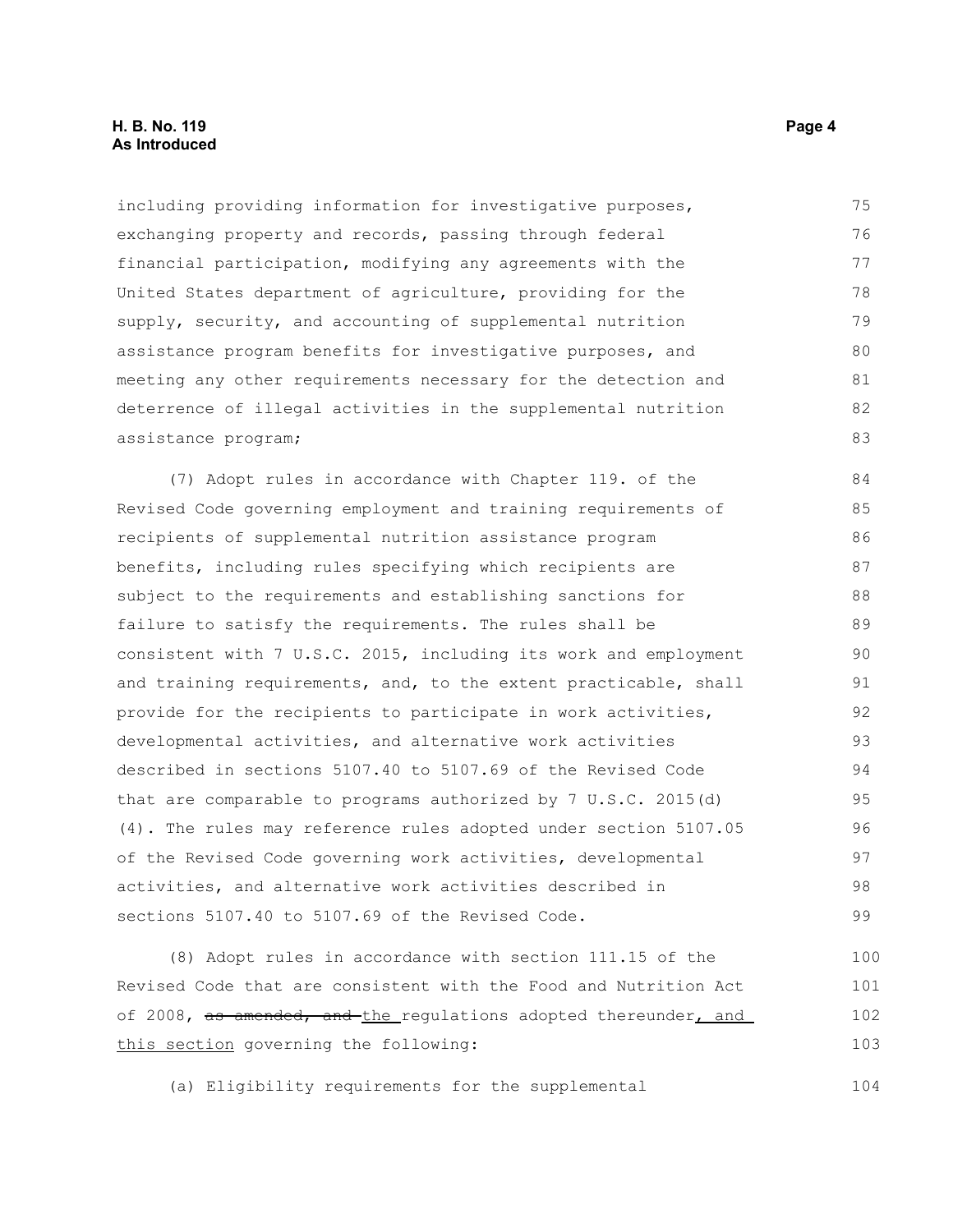nutrition assistance program; (b) Sanctions for failure to comply with eligibility requirements; (c) Allotment of supplemental nutrition assistance program benefits; (d) To the extent permitted under federal statutes and regulations, a system under which some or all recipients of supplemental nutrition assistance program benefits subject to employment and training requirements established by rules adopted under division (A)(7) of this section receive the benefits after satisfying the requirements; (e) Administration of the program by county departments of job and family services; (f) Other requirements necessary for the efficient administration of the program. (9) Submit a plan to the United States secretary of agriculture for the department of job and family services to operate a simplified supplemental nutrition assistance program pursuant to 7 U.S.C. 2035 under which requirements governing the Ohio works first program established under Chapter 5107. of the Revised Code also govern the supplemental nutrition assistance program in the case of households receiving supplemental nutrition assistance program benefits and participating in Ohio works first. (B) A household that is entitled to receive supplemental nutrition assistance program benefits and that is determined to be in immediate need of nutrition assistance, shall receive certification of eligibility for program benefits, pending 105 106 107 108 109 110 111 112 113 114 115 116 117 118 119 120 121 122 123 124 125 126 127 128 129 130 131 132

verification, within twenty-four hours, or, if mitigating

133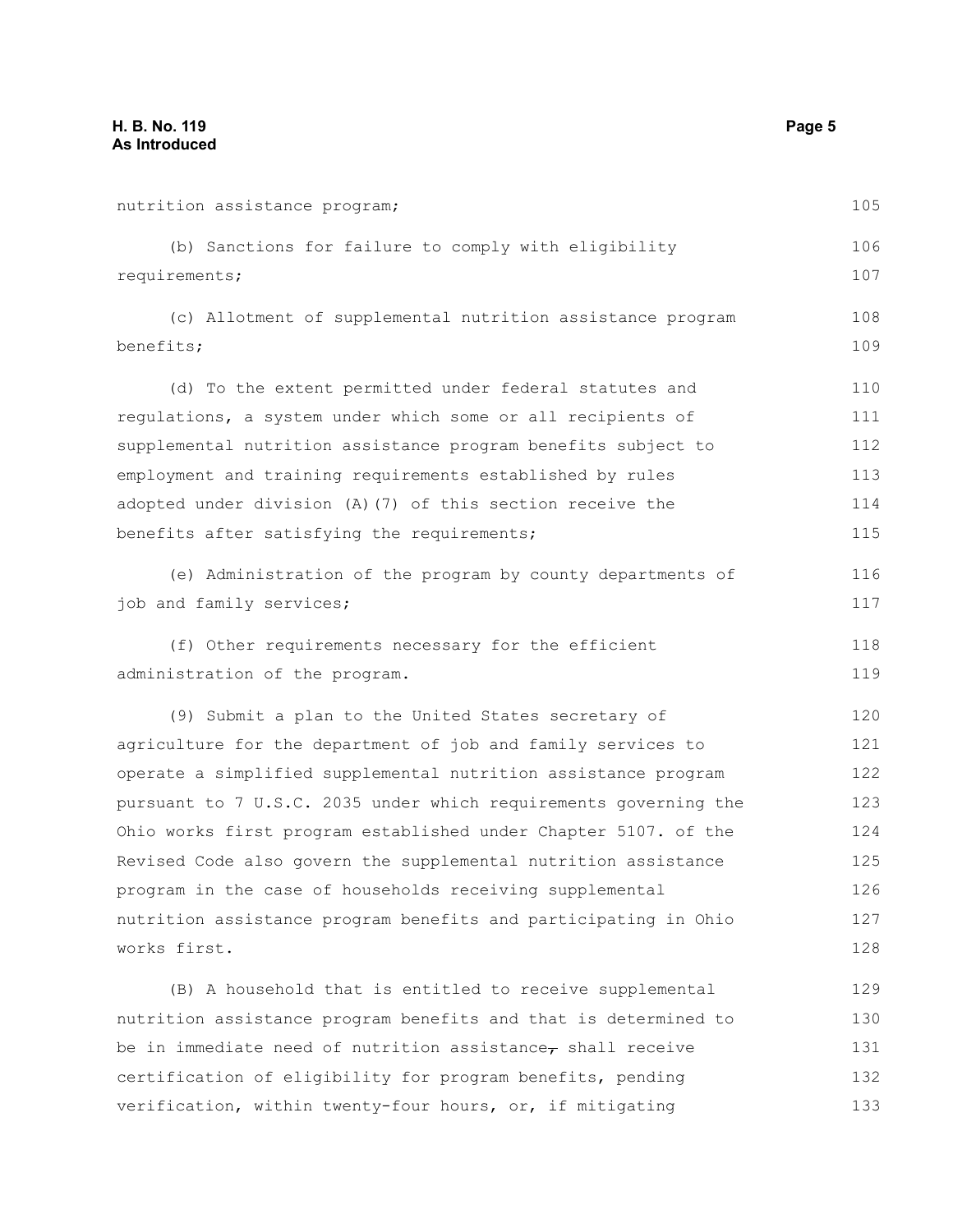| circumstances occur, within seventy-two hours, after               | 134 |
|--------------------------------------------------------------------|-----|
| application, if:                                                   | 135 |
| (1) The results of the application interview indicate that         | 136 |
| the household will be eligible upon full verification;             | 137 |
| (2) Information sufficient to confirm the statements in            | 138 |
| the application has been obtained from at least one additional     | 139 |
| source, not a member of the applicant's household. Such            | 140 |
| information shall be recorded in the case file $_{\tau}$ and shall | 141 |
| include:                                                           | 142 |
| (a) The name of the person who provided the name of the            | 143 |
| information source;                                                | 144 |
| (b) The name and address of the information source;                | 145 |
| (c) A summary of the information obtained.                         | 146 |
| The period of temporary eligibility shall not exceed one           | 147 |
| month from the date of certification of temporary eligibility.     | 148 |
| If eligibility is established by full verification, benefits       | 149 |
| shall continue without interruption as long as eligibility         | 150 |
| continues.                                                         | 151 |
| At the time of application, the county department of job           | 152 |
| and family services shall provide to a household described in      | 153 |
| this division a list of community assistance programs that         | 154 |
| provide emergency food.                                            | 155 |
| (C) Before awarding assistance under the supplemental              | 156 |
| nutrition assistance program, the department shall verify the      | 157 |
| eligibility of each applicant in accordance with division (F) of   | 158 |
| this section. All applications shall be approved or denied         | 159 |
| through full verification within thirty days from receipt of the   | 160 |
| application by the county department of job and family services.   | 161 |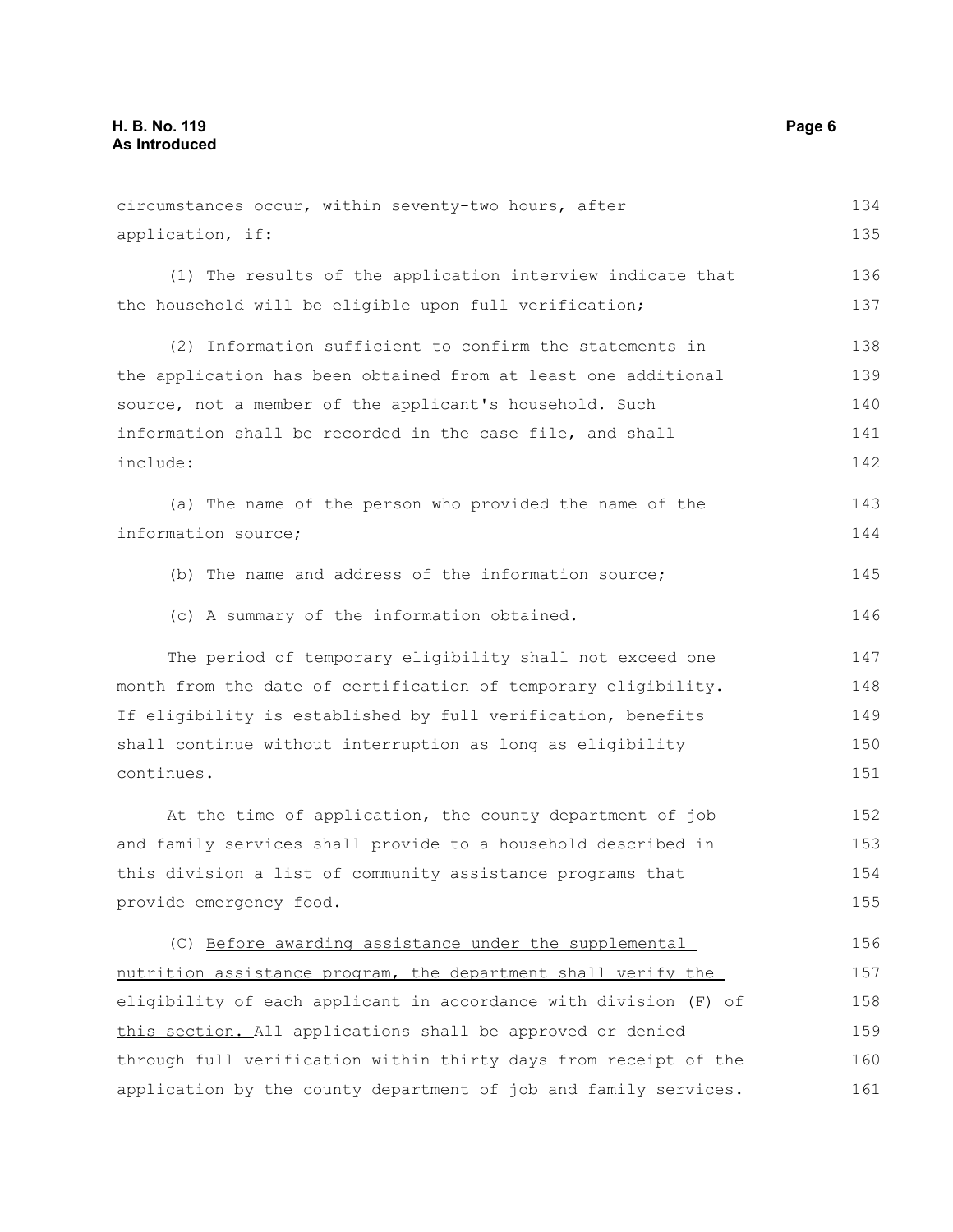(D) Nothing in this section shall be construed to prohibit the certification of households that qualify under federal regulations to receive supplemental nutrition assistance program benefits without charge under the Food and Nutrition Act of 2008. (E) Any person who applies for the supplemental nutrition assistance program shall receive a voter registration application under section 3503.10 of the Revised Code. (F)(1) In order to verify applicant eligibility as required under this section, the department shall verify at least the following information before awarding supplemental nutrition assistance benefits: (a) Earned and unearned income; (b) Employment status and changes in employment; (c) Immigration status; (d) State residency status, including information from a nationwide best-address source; (e) Enrollment status in other state-administered public assistance programs both within and outside this state; (f) Financial resources; (g) Lottery winnings; (h) Incarceration status; (i) Death records; (j) Any available information related to potential identity fraud or identity theft. (2) On at least a quarterly basis, for recipients of 162 163 164 165 166 167 168 169 170 171 172 173 174 175 176 177 178 179 180 181 182 183 184 185 186 187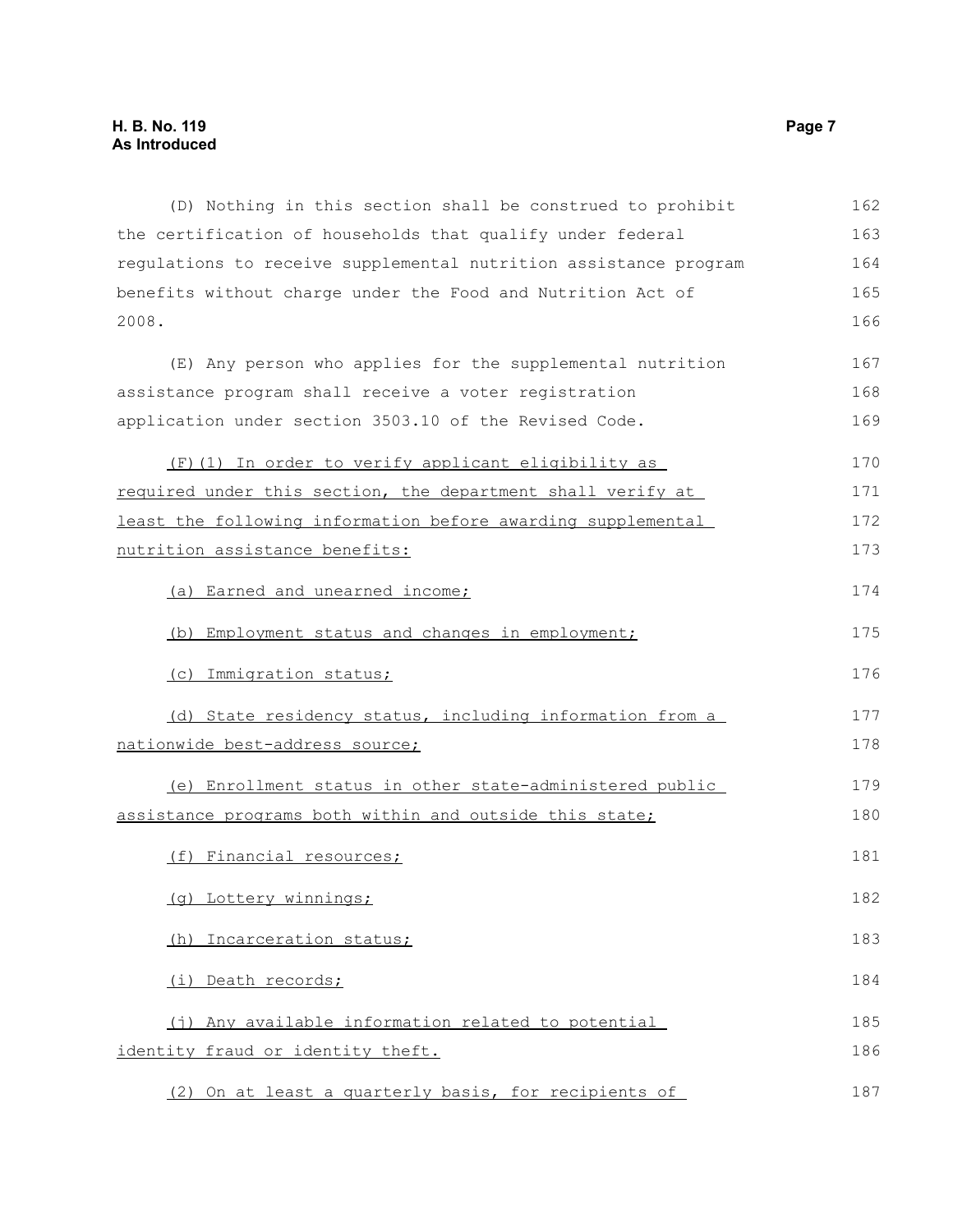| benefits under the supplemental nutrition assistance program,    | 188 |
|------------------------------------------------------------------|-----|
| the department shall receive and review information identified   | 189 |
| in division (F) (1) of this section that indicates a change in   | 190 |
| circumstances that may affect eligibility, to the extent such    | 191 |
| information is available to the department.                      | 192 |
| (3) As part of the application for public assistance and         | 193 |
| before awarding benefits under the supplemental nutrition        | 194 |
| assistance program, the department shall require an applicant,   | 195 |
| or applicant's parent or caretaker, to complete an identity      | 196 |
| authentication process to confirm that the applicant, or person  | 197 |
| on whose behalf the applicant is acting, owns the identity       | 198 |
| presented in the application.                                    | 199 |
| The process shall include a knowledge-based quiz                 | 200 |
| consisting of personal questions and, to the extent possible     | 201 |
| based on finances and established credit history, financial      | 202 |
| questions. The quiz must attempt to accommodate nonbanked or     | 203 |
| underbanked applicants who do not have an established credit     | 204 |
| history. The quiz shall be available for completion by           | 205 |
| applicants in-person, over the telephone, and online.            | 206 |
| (4) (a) The department shall sign a memorandum of                | 207 |
| understanding with any department, agency, or division as needed | 208 |
| to obtain the information identified in division (F) (1) of this | 209 |
| section.                                                         | 210 |
| (b) The department may contract with one or more                 | 211 |
| independent vendors to provide the information identified in     | 212 |
| division (F)(1) of this section. Any such contract entered into  | 213 |
| shall establish annualized savings that exceed the contract's    | 214 |
| total annual cost to the state.                                  | 215 |
| (c) Nothing in this section prevents the department or a         | 216 |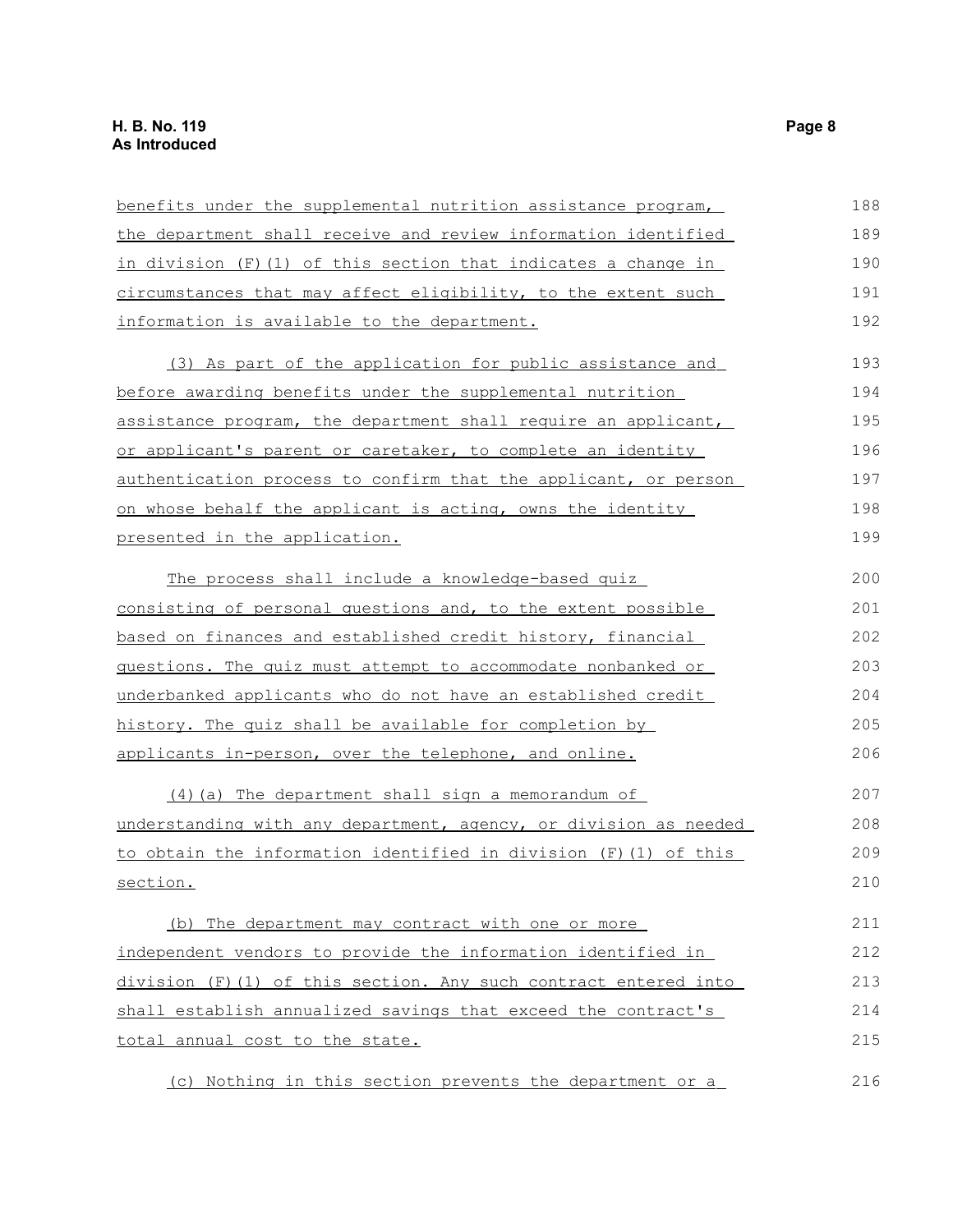| county department of job and family services from receiving or   | 217 |
|------------------------------------------------------------------|-----|
| reviewing additional information related to eligibility not      | 218 |
| identified in this section or from contracting with one or more  | 219 |
| independent vendors to provide additional information not        | 220 |
| identified in this section.                                      | 221 |
| (5) The department shall explore joining a multi-state           | 222 |
| cooperative, such as the national accuracy clearinghouse, to     | 223 |
| identify individuals enrolled in public assistance programs      | 224 |
| outside of this state.                                           | 225 |
| (G) If the department receives information concerning an         | 226 |
| individual enrolled in the supplemental nutrition assistance     | 227 |
| program that indicates a change in circumstances that may affect | 228 |
| eligibility, the department shall review the individual's case   | 229 |
| and take action as follows:                                      | 230 |
| (1) If the review does not result in a finding of a              | 231 |
| discrepancy or change in the applicant's or recipient's          | 232 |
| circumstances that may affect eligibility, take no further       | 233 |
| action;                                                          | 234 |
| (2) If the review results in a finding of a discrepancy or       | 235 |
| change in the applicant's or recipient's circumstances that may  | 236 |
| affect eligibility, promptly redetermine eligibility, afford the | 237 |
| applicant or recipient an opportunity to respond in accordance   | 238 |
| with division (H) of this section, and thereafter do one of the  | 239 |
| following:                                                       | 240 |
| (a) If the applicant or recipient does not respond to the        | 241 |
| department's notice, do both of the following:                   | 242 |
| (i) Deny the application or discontinue benefits, as             | 243 |
| applicable, until the discrepancy has been resolved;             | 244 |
| (ii) Provide notice to the applicant or recipient that the       | 245 |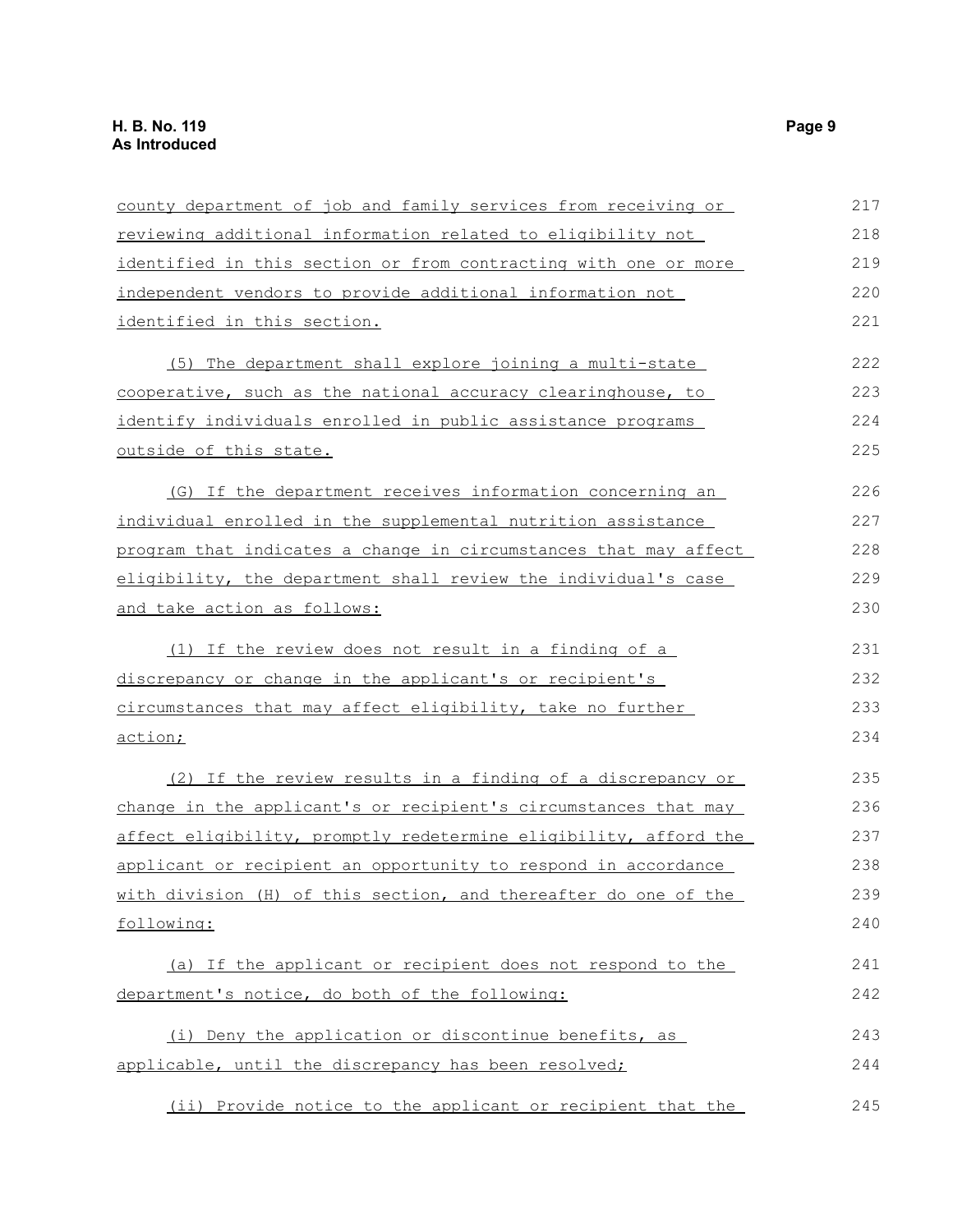| department intends to deny the application or discontinue        | 246 |
|------------------------------------------------------------------|-----|
| benefits, as applicable.                                         | 247 |
| (b) If the applicant or recipient responds to the notice         | 248 |
| and disagrees with the department's findings of a discrepancy or | 249 |
| change, the department shall reinvestigate the matter and do one | 250 |
| of the following:                                                | 251 |
| (i) If the department finds that it made an error, take          | 252 |
| immediate action to correct it and take no further action to     | 253 |
| <u>deny or discontinue benefits;</u>                             | 254 |
| (ii) If the department finds that it did not make an             | 255 |
| error, determine the effect on the applicant's or recipient's    | 256 |
| case, take appropriate action, and notify the applicant or       | 257 |
| recipient of the department's findings and action.               | 258 |
| (c) If the applicant or recipient responds to the notice         | 259 |
| and agrees with the department's findings, the department shall  | 260 |
| determine the effect on the applicant's or recipient's case,     | 261 |
| take appropriate action, and notify the applicant or recipient   | 262 |
| of the department's action.                                      | 263 |
| (H) If in a review conducted under division (G) of this          | 264 |
| section the department finds a discrepancy or change in an       | 265 |
| applicant's or recipient's circumstances that may affect         | 266 |
| eligibility, the department shall provide written notice to the  | 267 |
| applicant or recipient that describes the circumstances of the   | 268 |
| discrepancy or change, the manner in which the applicant or      | 269 |
| recipient may respond, and the consequences of failing to        | 270 |
| respond.                                                         | 271 |
| The applicant or recipient shall be allowed ten business         | 272 |
| days to respond, unless state or federal law requires that       | 273 |
| additional time be allowed. The applicant's or recipient's       | 274 |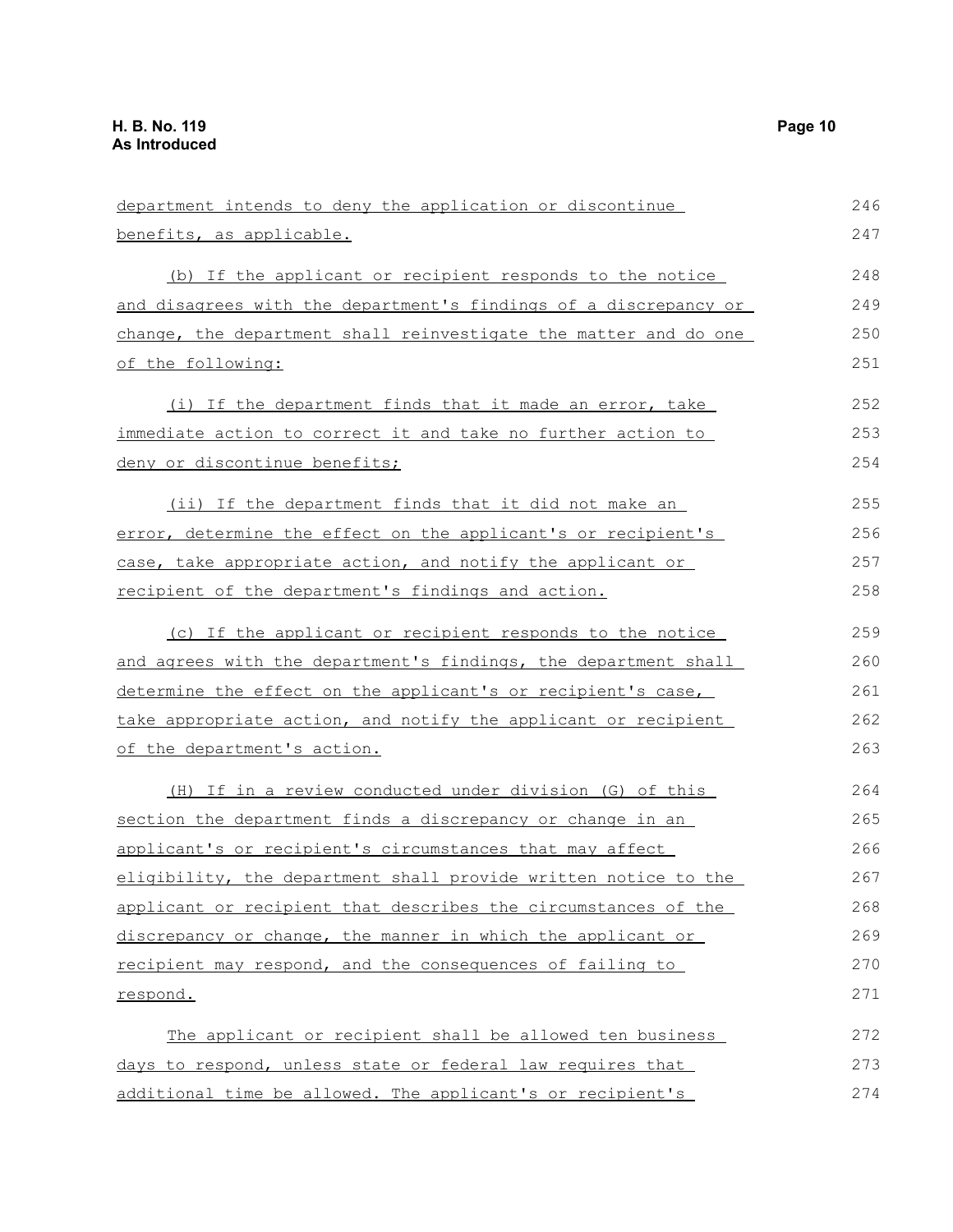| response must be in writing. The department shall not accept           | 275 |
|------------------------------------------------------------------------|-----|
| self-declarations as verification. The department may request          | 276 |
| additional information after receiving the response if it              | 277 |
| determines that there is a risk of fraud or misrepresentation or       | 278 |
| <u>that there is inadequate documentation.</u>                         | 279 |
| The department shall not deny an application or                        | 280 |
| discontinue benefits on finding a discrepancy or change in             | 281 |
| circumstances until the applicant or recipient has been given          | 282 |
| notice of the discrepancy or change and an opportunity to              | 283 |
| respond in accordance with this division.                              | 284 |
| (I) In the case of suspected fraud, the department shall               | 285 |
| refer the case for investigation to the county prosecutor of the       | 286 |
| county in which the applicant or recipient resides.                    | 287 |
| (J) Six months after the effective date of this amendment              | 288 |
| and annually thereafter, the department shall complete a report        | 289 |
| <u>detailing the impact of the requirements set forth in divisions</u> | 290 |
| to (I) of this section. The report shall specify at least<br>(F)       | 291 |
| the following:                                                         | 292 |
| (a) The number of cases reviewed;                                      | 293 |
| (b) The number of cases closed;                                        | 294 |
| The number of fraud investigation referrals to county                  | 295 |
| prosecutors;                                                           | 296 |
| (d) The amount of savings and cost avoidance resulting                 | 297 |
| from the requirements.                                                 | 298 |
| The department shall submit a copy of the report to the                | 299 |
| governor, the attorney general, and in accordance with section         | 300 |
| 101.68 of the Revised Code, the general assembly.                      | 301 |
| (K) The department shall adopt rules in accordance with                | 302 |